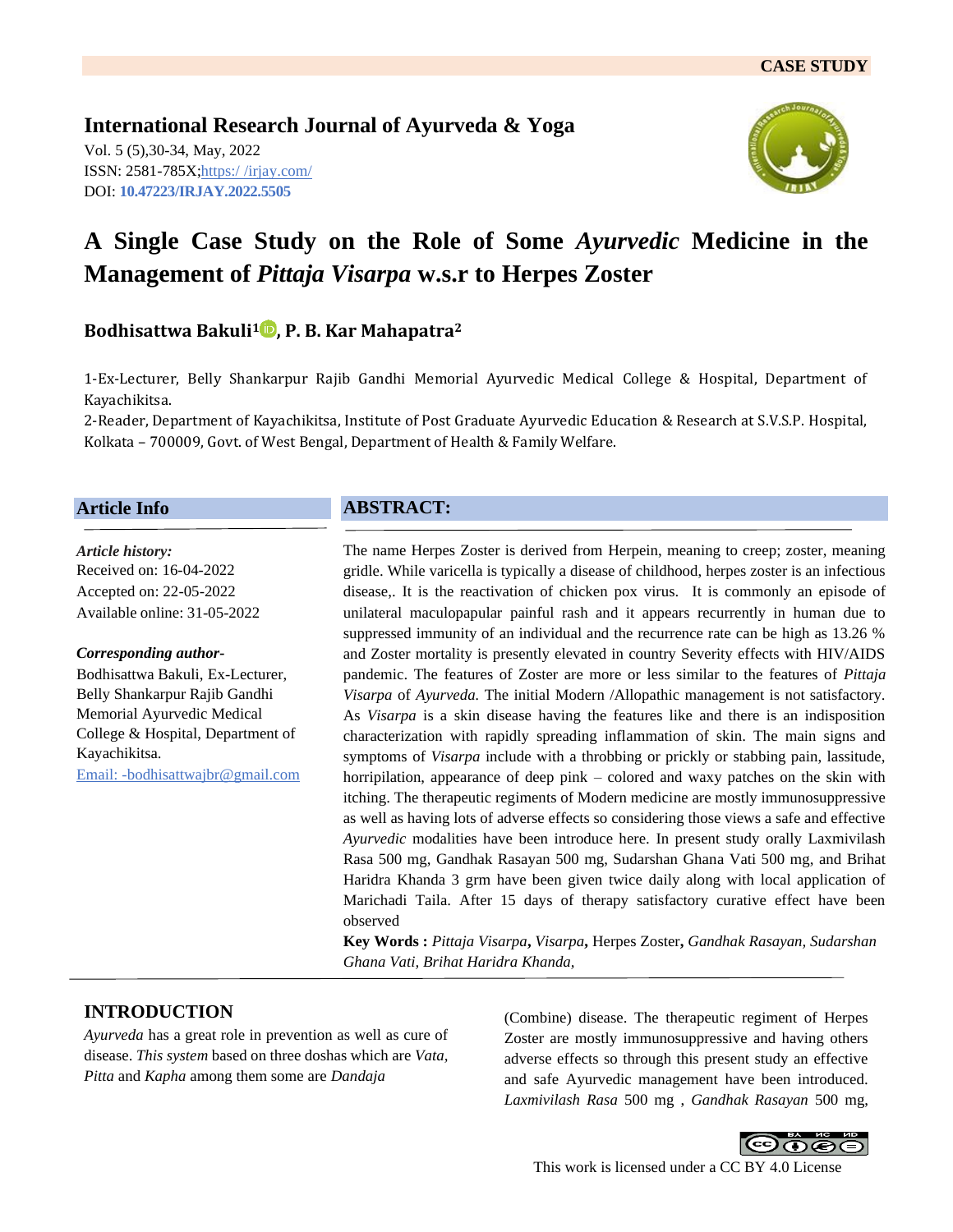*Sudarshan Ghana Vati* 500 mg, *Brihat Haridra Khanda* 3 grm twice daily along with and local application of *Marichadi Taila* twice daily for 21 days which showed satisfactory curative effect with no such adverse effects. Skin is the largest organ which is spreaded and contains Blood Veselles,Nerve, Hair follicale, Sweat glands etc. *Twak Roga* are produced to due to vitiation of *Rakta Dhatu*. Healthy skin is very important for all individuals. According to a study conducted<sup>1</sup> where *Pittaja Visarpa* is occurred due to Viral Involvement. It is characterized by unilateral rash with pain and blister. *Pittaja Visarpa*  (Herpes Zoster) is a disease which is occurred due to reactivation of chicken pox virus (Varicella Zoster) Virus. It could be stated that in *Pittaja Visarpa pitta pradhan 3 doshas* are involve and *dushya* are *Twak, Rakta, Mamsa, Lasika*. The strength of *agni* become diminished and formation of unhealthy substances which takes entry into the *Rasa, Rakta, mamsa vaha sroto* and causes obstruction or (*srotooborodh)* which leads to provocation of Vata and forms an inflammatory condition. As per this *Ayurvedic* pathogenesis *Pitta* and *Vata* are the main *doshas and* the actions should be taken to break the pathogenesis by specifying *Vata* and *Kapha*. Simultaneously *Srotosodhan* (clearing channel) is needed for proper circulation of *Rakta* as well as nutrition to the effected part for healing of *Brono* (Ulceration) blisters. *Laxmivilash Rasa* is a drug of *Ayurveda* which is composed with the ingredients like *Abhrak – 8 tola*, *Parada, Gandhaka, Karpura, Jaitri, Jayaphala – 4 tola, Bridhadarak Seed, Dhatura Seed, Sidhhi Seed, Bhuikushmanda Root, Satamuli, Gorokshachakule Root, Berela Root, Gokhur Seed – 2 tola* is a potent *prodaha nasak* (anti inflammatory), *Vedana nasak (Analgesic*), which pacifies *Vata* and *sleshma* by its *Rasayan* as well as *ama pachan* action. *Brihat Haridra Khanda* contain *Haridra Khanda ½ Ser*, *Tewari Churna – 4 Pola, Haritaki Churna – 4 Pola, Sugar – 5 Sera, Daruharidra, Mustak, Yamani, Bonayamani*, *Chitrak, Katuki, Krishna Jeerak, Pippali, Shunthi, Gudatwak, Elachi, Tejapatra, Bidanga, Gulancha, Bark of Vasak, Kushtha, Haritaki, Bibhitaki, Amlaki, Chai, Dhania, Louha, Abhrak all are 1 tola* usually pacifies *Pitta doshas* and *Vata Dosha* so it nourishes *Twak* (Skin) by *poshan* (nutrition) as well as *Pitta soman* (soothing) effect.

*Sudrashan Ghana Vati* contain *Sudarshan Churna* 1 part (AFI), water for decoction 16 part, reduced to 4 part (*Baisajya sar sangraha Vati prakaran*) also a potent *vata, Pitta samak* reduces *Prodaha* (Inflammation) another classical medicine for local application is *Marichadi Taila* is a *Prodaha Nasak* (Anti – inflammatory ) and *poshak*  (Nourisher ). Those medicine have been used in present study to evaluate their action over *Pittaja Visarpa* or H. Zoster as *Ayurveda* gives important to the soil ( Bodily structure) than the seed (Germs) so all those medicine have been chosen as a remedy to enhance the strength of patients*(Rogi Bala*). After 21 days therapy assessment had been done to evaluate their action.

## **MATERIALS & METHODS**

#### **OPD Patient & Recopies'**

- A) **Place of study:** IPGAE&R at SVSP
- **B) Case Report:**
- 1) Age 52 Years
- 2) Religion Hindu
- 3) Socio economic Status Middle class
- 4) Occupation Businessman
- 5) Diet Non- Vegetarian

**Chief Complain:** Painful Ulceration with unilateral Rash in the left side of face.

#### **History of Present illness:**

**1.** Unilateral Maculopappular Rash over the left side of face

**2.** Low grade Fever

**Predisposing Factor:** Nothing Significant **Precipitating Factor:** Pain increase after intake of Katu (Sour), Vidahi (Hot) Food **Nature of Pain:** Throbbing & Burning type of pain **Aggravating Factor:** Pain increase after intake of Hot and sour substances

**Relieving Factor:** Pain subside after cold compression **History of Past illness:** History of *Musurika* (Chicken Pox) in the childhood

**On Examination:** 

**General Condition –** Good

**Vitals –**

**Blood Pressure –** 130/ 80 mm of Hg

**Pulse –** 88 / min

Temperature – 101° F

**Spo2 –** 98 %

**Respiration –** 24 / min

**Diagonosis:**

On the basis of clinical findings the case was diagonosed as *Pittaja Visarpa* W.S.R to Herpes Zoster

**Treatment Protocol:** Table 1

*Pathya* **:** Old barley, Wheat, *Kanguni, Sasthi, Mudga,Masura,* Soup of Wild Animal and Birds, *Amlaki, Khadira, Nagkeshara, Mustak*.

*Apathya :* Hot, Sour, Pungent, Incompatible Diet.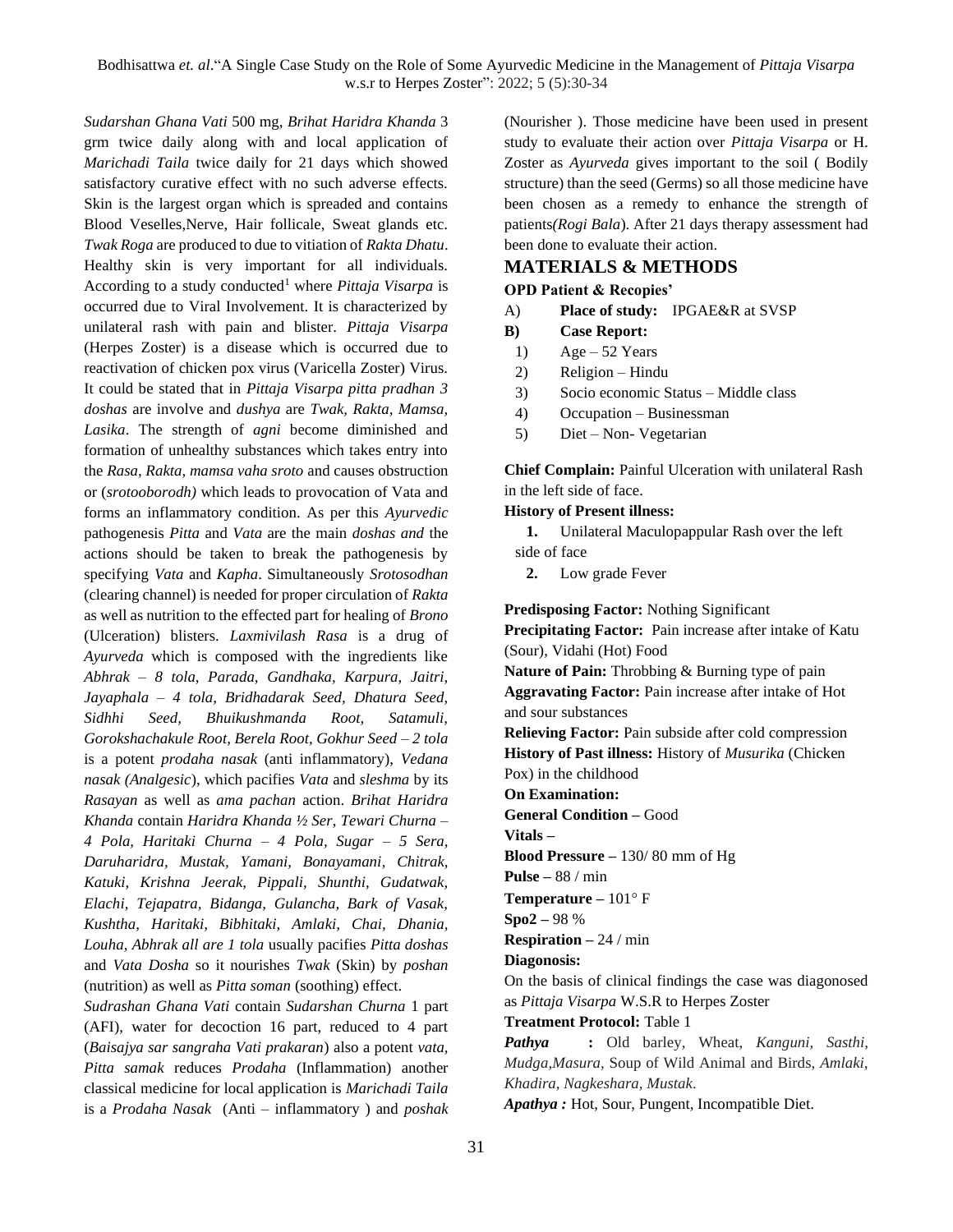**Follow up :** Weekly follow up of the patient on the clinical findings as stated below**.**

## **RESULT & OBSERVATION:**

The gradation as per severity Absent of symptom , Mild, Moderate, Severe symptoms have been graded as -, +,  $+, & +, & ++$  Table 2

## **DISCUSSION**

Herpes Zoster is a viral disease. It is occurred due to reactivation of Chicken pox virus. In this disease unilateral maculopappular rash present with blister associated with pain. This disease features similar with the features of *Pittaja Visarpa*. Vata and Pitta play an important role to produce this disease. It is found in children and also found in young adults. It is mainly found in female but males are also affected Male: Female (1: 2). Though in this disease red coloured rash with blister and burning sensation present so it can be correlate with *Pittaja Visarpa* . Patient of this study presented with radish painful rashes over left side of the face at the under of left eye over Zygomatic bone and his face was horrible and was suffering from burning sensation itching and mild discharge . After 21days of opd treatment in our hospital by some *saman ousadhi* namely *Laxmi Vilash Rasa*<sup>2</sup> , *Gandhak Rasayan*<sup>3</sup> *, Haridra Khanda*<sup>4</sup> *, Sudarshan Ghana Vati*<sup>5</sup> and local application by *Marichadi Taila*<sup>6</sup> patient become totally cured. And during the therapy weakly follow-up has been done and found gradual clinical improvement. In this total treatment procedure patient maintain some pathyas<sup>7</sup> these are *Mudga, Musur, Amalaki* etc and Apathyas<sup>7</sup>hot sour, pungent foods. These all drugs having *Pitta Samak*  properties. So the burning sensation been reduced very successfully and inflammatory process become restricted. *Haridra* is very potent anti viral drugs. As in all the sign & symptom could be Herpes Nerves become inflamed and neuritis formed so application of oil like *Marichadi Taila* has nourished and provided soothing effects to those Nerves. As Herpes Zoster is an immune-compromised problem and the medicine like *Haridra Khanda* , *Laxmivilash Rasa,* are the immune-modulator so they become able to enhance the immunity of the local structures skin, muscles, Nerves. During this therapy the strength of patients not impaired rather patient become free from stress this incidence proved that the anti –oxidant and immune-modulative action of these drug has help patient to be cured quick with the remission of all troublesome features. Considering all those incidents and successful

story of remission of this patient it could be conclude that the Medicine namely *Laxmivilash Rasa*, *Sudarshan Ghana Vati*, *Brihat Harridra Khanda* , *Brihat Marichadi Taila* are the good combination for treating *Pittaja Visarpa* or Herpes like Noxious ailments.

## **CONCLUSION**

From the above discussion it can be conclude that it can be co – relate with *Pittaja Visarpa*. *Ayurvedic saman ousadhi* can easily cure this disease without any adverse effect.

Acknowledgement : We would like to acknowledge the librarian and library staff of IPGAE& R at SVSP for supplying the literature related to *Visarpa* ( Herpes Zoster ) .Thanks and appreciate to the apothecary Department of said Hospital for supplying the medicine to the patient for trial.

**Conflict of Interest – None Source of Finance & Support - Nil**

## **ORCID**

*Bodhisattwa Bakuli* **,** <https://orcid.org/> 0000-0003-1748-7153

## **REFERENCE:**

**1**.Mishra S, Journal of Ayurveda and Integrative medicine, Volume –ii , Issue- 3 , July- Spetember 2020, Page – 352- 356 **2.** Sengupta KV, Ayurved Sangraha, Edition 12th, Bengali

Version, Page No- 430

**3.** Sengupta KV, Ayurved Sangraha, Edition 12<sup>th</sup>, Bengali Version, Page No -216

4. Sengupta KV, Ayurved Sangraha, Edition 12<sup>th</sup>, Bengali Version, Page No - 992

**5.** The Ayurvedic Formulary of India, Edition 1<sup>st</sup>, Part- III, Govt. of India, Ministry of Health and family welfare, Page No- 255

**6.** Sengupta KV, Ayurved Sangraha, Edition 12<sup>th</sup>, Bengali Version, Page No - 985

**7.** Shri Govinda D, Bhaisajyaratnavali, Vol–III, Edition : Reprint, 2009, Chaukhambha Publications, Page No – 146.

**How to cite this article:** Bakuli B , P. B. Kar Mahapatra PB,"A Single Case Study On The Role Of Some Ayurvedic Medicine In The Management Of Pittaja Visarpa w.s.r to Herpes Zoster" IRJAY.[online]2022;5(5);30-34. Available from: [https://irjay.com](https://irjay.com/) DOI link- https://doi.org/10.47223/IRJAY.2022.5505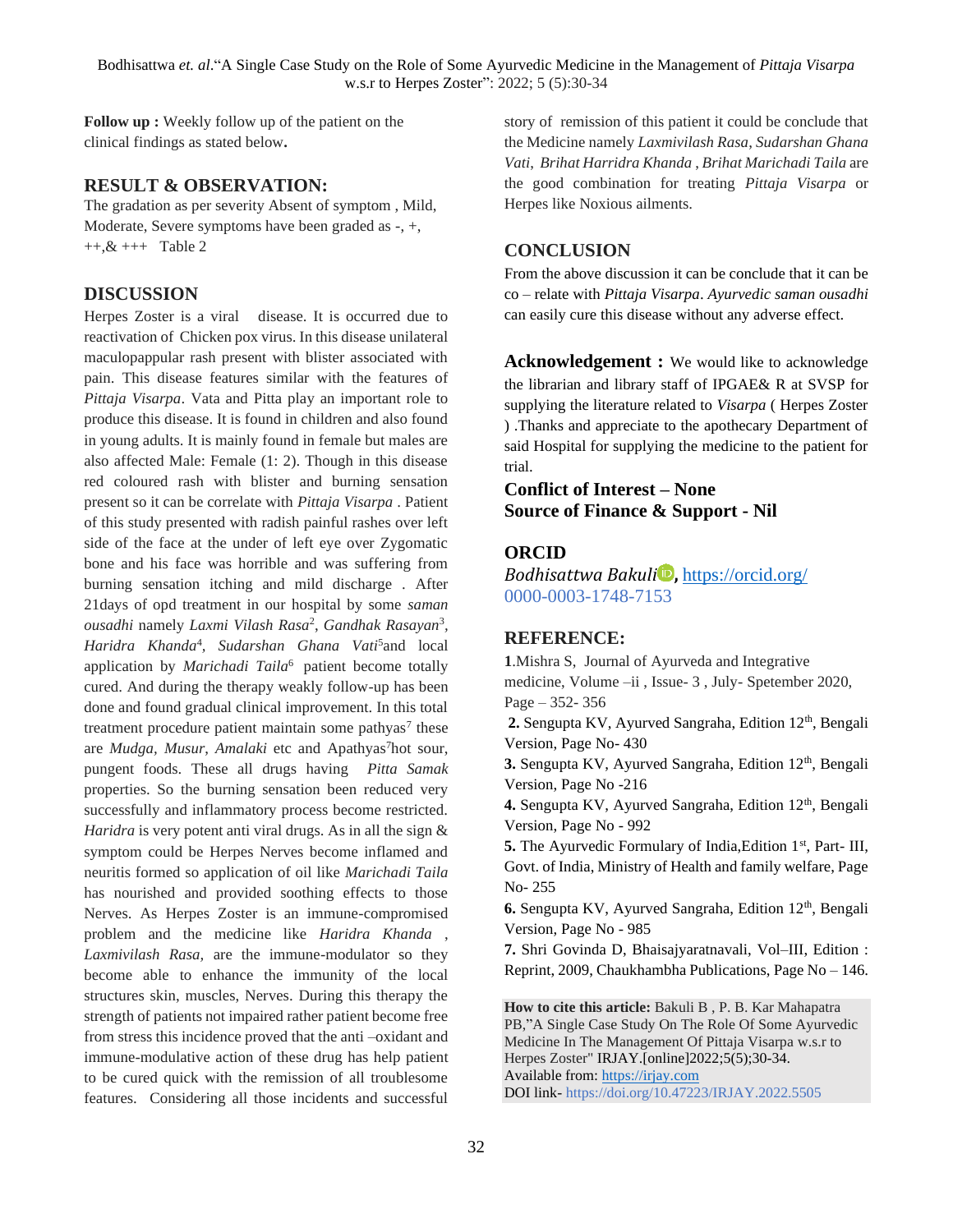| SI.<br>No.     | Name of the medicine  | Root of<br>Administration | <b>Dose</b> | Anupana            | <b>Duration</b> |
|----------------|-----------------------|---------------------------|-------------|--------------------|-----------------|
| 1              | Laxmivilash Rasa      | Oral                      | 500 mg BD   | Luke warm<br>water | 21 days         |
| $\overline{2}$ | Brihat Haridra Khanda | Oral                      | 3 grm BD    | Luke warm<br>water | 21 days         |
| 3              | Sudarshan Ghana Vati  | Oral                      | 500 mg BD   | Luke warm<br>Water | 21 days         |
| 4              | Marichadi Taila       | External                  | --          | --                 | 21 days         |

**Table 1 Shows Recopies (Medicine as Introduced)** 

**Table 2 Shows The gradation as per severity Absent of symptom , Mild, Moderate, Severe symptoms have been graded as -, +, ++,& +++** 

| Sl. No.                 | <b>Symptoms</b>               | $1st$ Day      | $7th$ Day       | $14th$ Day   | $21st$ Day       |
|-------------------------|-------------------------------|----------------|-----------------|--------------|------------------|
| 1                       | Jwara (Fever)                 | $103^{\circ}F$ | $101^{\circ}$ F | $99^\circ F$ | $98.6^{\circ}$ F |
| $\overline{2}$          | Visarpa (Erythema)            | $^{+++}$       | $^{++}$         | $^{+}$       | N <sub>il</sub>  |
| $\overline{\mathbf{3}}$ | Vedana (Pain)                 | $++$           | $+$             | $+$          | N <sub>il</sub>  |
| $\overline{\mathbf{4}}$ | <b>Pradaha</b> (Inflammation) | $+++$          | $+$             | $+$          | N <sub>il</sub>  |
| 5                       | Sotha (Swelling)              | $^{+++}$       | $++$            | $+$          | N <sub>il</sub>  |
| 6                       | Sirosula (Headache)           | $+++$          | $++$            | $+$          | N <sub>il</sub>  |
| 7                       | Akhisula (Pain in eye)        | $^{+++}$       | $^{++}$         | $^{+}$       | N <sub>il</sub>  |